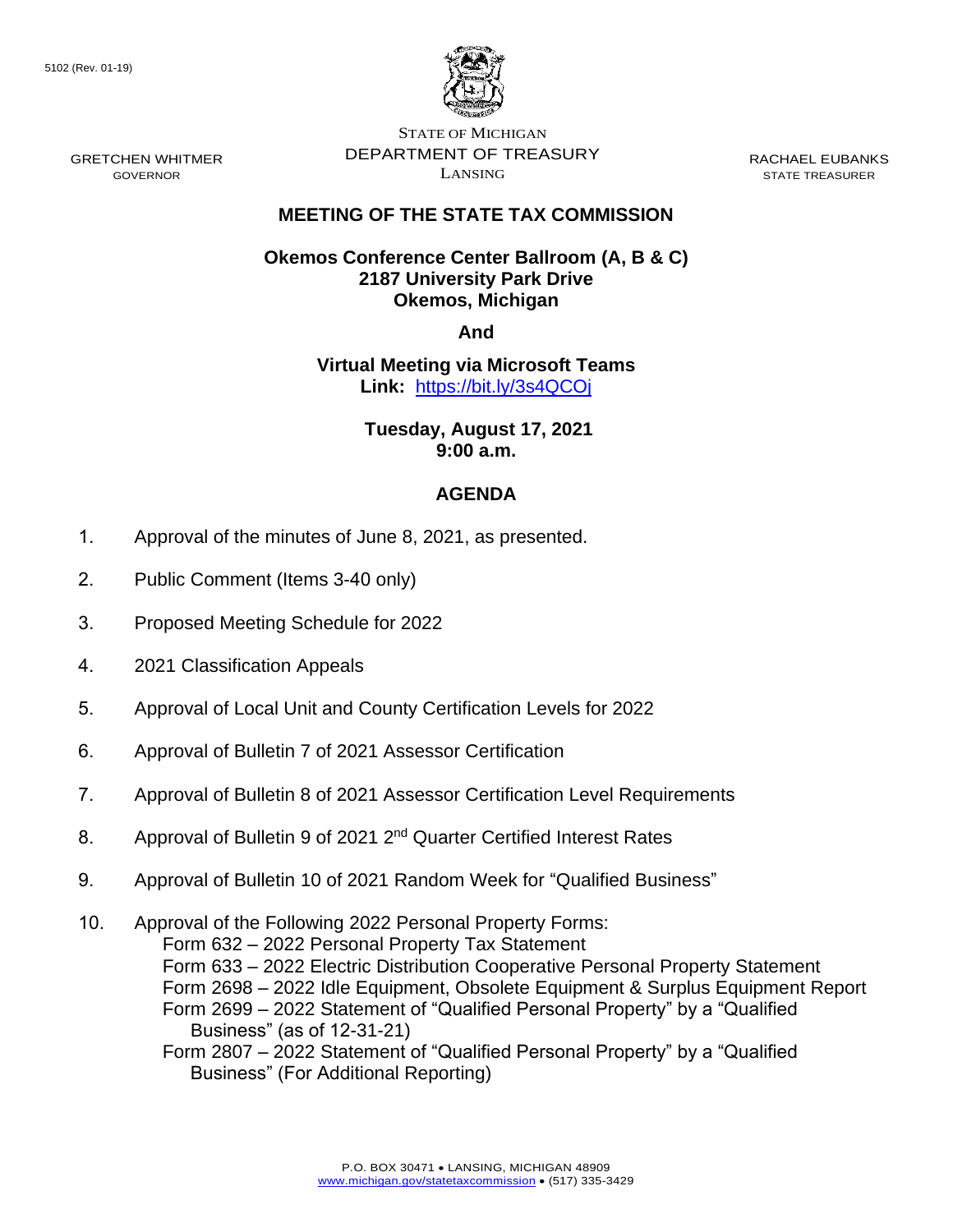STC Agenda Page 2 August 17, 2021

> Form 3589 – 2022 Cable Television and Public Utility Personal Property Statement (as of 12-31-21),

Form 3595 – 2022 Itemized Listing of Daily Rental Property (as of 12-31-21)

Form 3612 – 2022 Itemized Listing of Daily Rental Property (as of 12-31-21) (For Additional Reporting)

Form 3966 – 2021 Taxpayer Report of Personal Property "Move-Ins" of Used Equipment (as of 12-31-21) Occurring During 2021

Form 4452 – 2022 Cellular (Wireless) Site Equipment Personal Property Report Form 4798 – Automotive Manufacturing Equipment Personal Property Report

11. Approval of the Following 2022 State Assessed Forms:

Form 1027 – State Assessed Car Line

Form 1028 – State Assessed Railroads

- Form 1029 State Assessed Telephone Companies
- Form 4435 Electronic Signature Declaration for Annual Property Reports for State Assessed Telephone, Railroad and Car Line Entities
- 12. Approval of Form 2793 24 and 12 Month Sales Ratio Study for Determining the 2022 Starting Base
- 13. Approval of Form 4606 Electronic Signature Declaration for Annual State Equalization Reports
- 14. Approval of Form 5076 Small Business Property Tax Exemption Claim Under MCL 211.9o
- 15. Approval of Legislative Report for Neighborhood Enterprise Zone Homestead Exemption
- 16. Approval of List of OPRA Qualified Local Governmental Units
- 17. Recommendations Regarding County Designated Assessor Filing Update
- 18. Approval of AMAR Perfect Score Certificates
- 19. Re-Certifications and New Certifications of Computerized Tax Rolls
- 20. Re-Certifications and New Certifications of Computerized Assessment Rolls
- 21. Recommendations of the Assessor Discipline Advisory Committee
- 22. Official Order Regarding Carrie Soto's Certification in Assessment Administration
- 23. Official Order to Certify and Return the 2020 Assessment Roll for Gun Plain Township, Allegan County
- 24. Official Order to Certify and Return the 2016, 2017, 2019 and 2020 Assessment Rolls for Manlius Township, Allegan County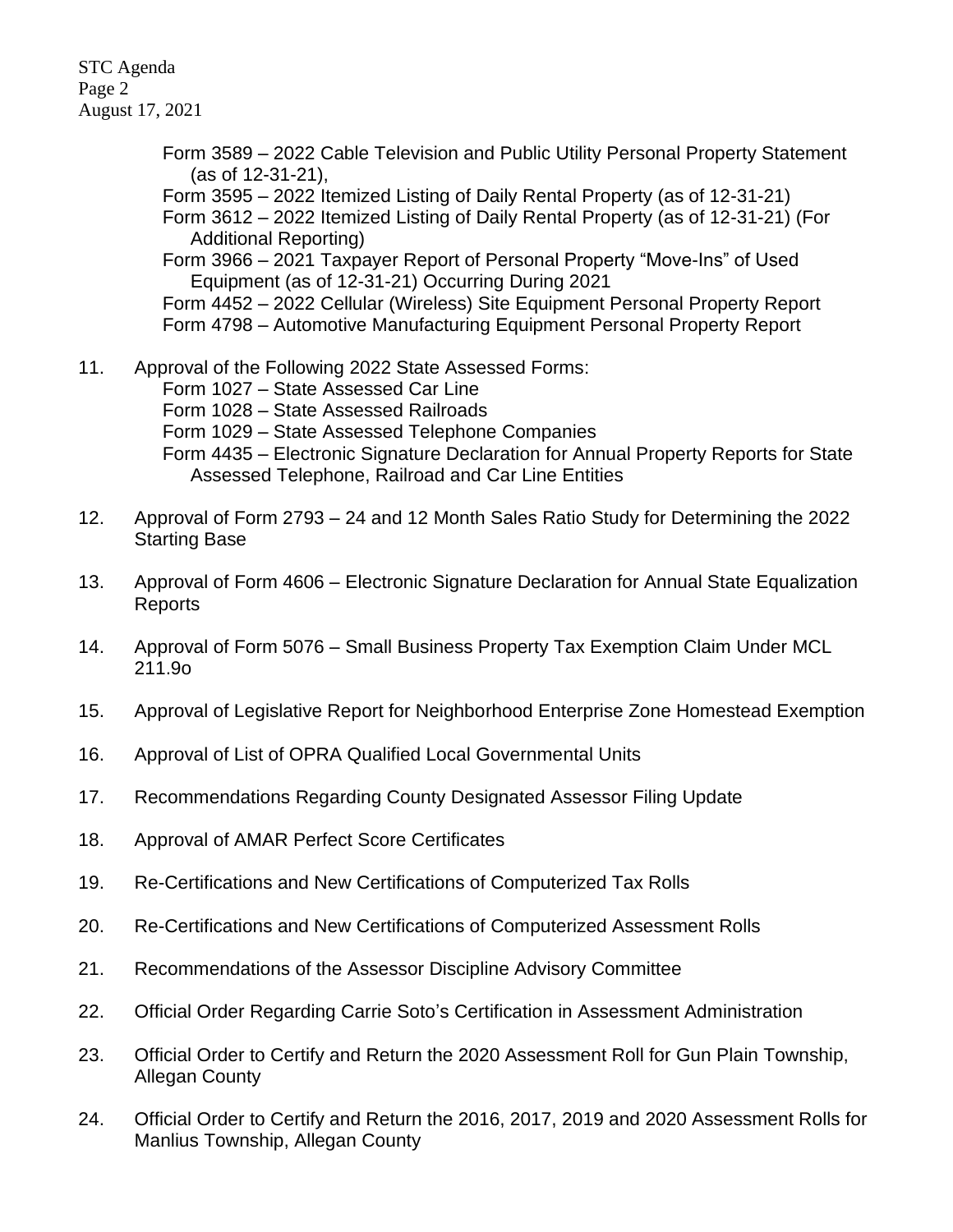- 25. Official Order to Certify and Return the 2018 and 2020 Assessment Rolls for Williams Township, Bay County
- 26. Official Order to Certify and Return the 2018 Assessment Roll for Gilmore Township, Benzie County
- 27. Official Order to Certify and Return the 2019 Assessment Roll for Rapid River Township, Kalkaska County
- 28. Official Order to Certify and Return the 2020 Assessment Roll for Arcadia Township, Manistee County
- 29. Official Order to Certify and Return the 2018, 2019 and 2020 Assessment Rolls for Harris Township, Menominee County
- 30. Official Order to Certify and Return the 2019 and 2020 Assessment Rolls for Rose Lake Township, Osceola County
- 31. Official Order to Assume Jurisdiction of the 2021 Assessment Roll for Frankenlust Township, Bay County
- 32. Official Order to Assume Jurisdiction of the 2021 Assessment Roll for Hillsdale Township, Hillsdale County
- 33. Official Order to Assume Jurisdiction of the 2021 Assessment Roll for City of Saugatuck, Allegan County
- 34. Official Order to Assume Jurisdiction of the 2021 Assessment Roll for Newton Township, Mackinac County
- 35. Official Order to Assume Jurisdiction of the 2021 Assessment Roll for Mueller Township, Schoolcraft County
- 36. Official Order to Assume and Return Jurisdiction of the 2021 Assessment Roll for Lakefield Township, Luce County
- 37. Official Order to Assume and Return Jurisdiction of the 2021 Assessment Roll for City of Monroe, Monroe County
- 38. Solar Ad Hoc Committee Report and Recommendation
- 39. Exemptions Special Items Agenda [\(See attached link for file identification.\)](https://www.michigan.gov/documents/treasury/39_Exemptions_Special_Item_Agenda_732325_7.pdf)